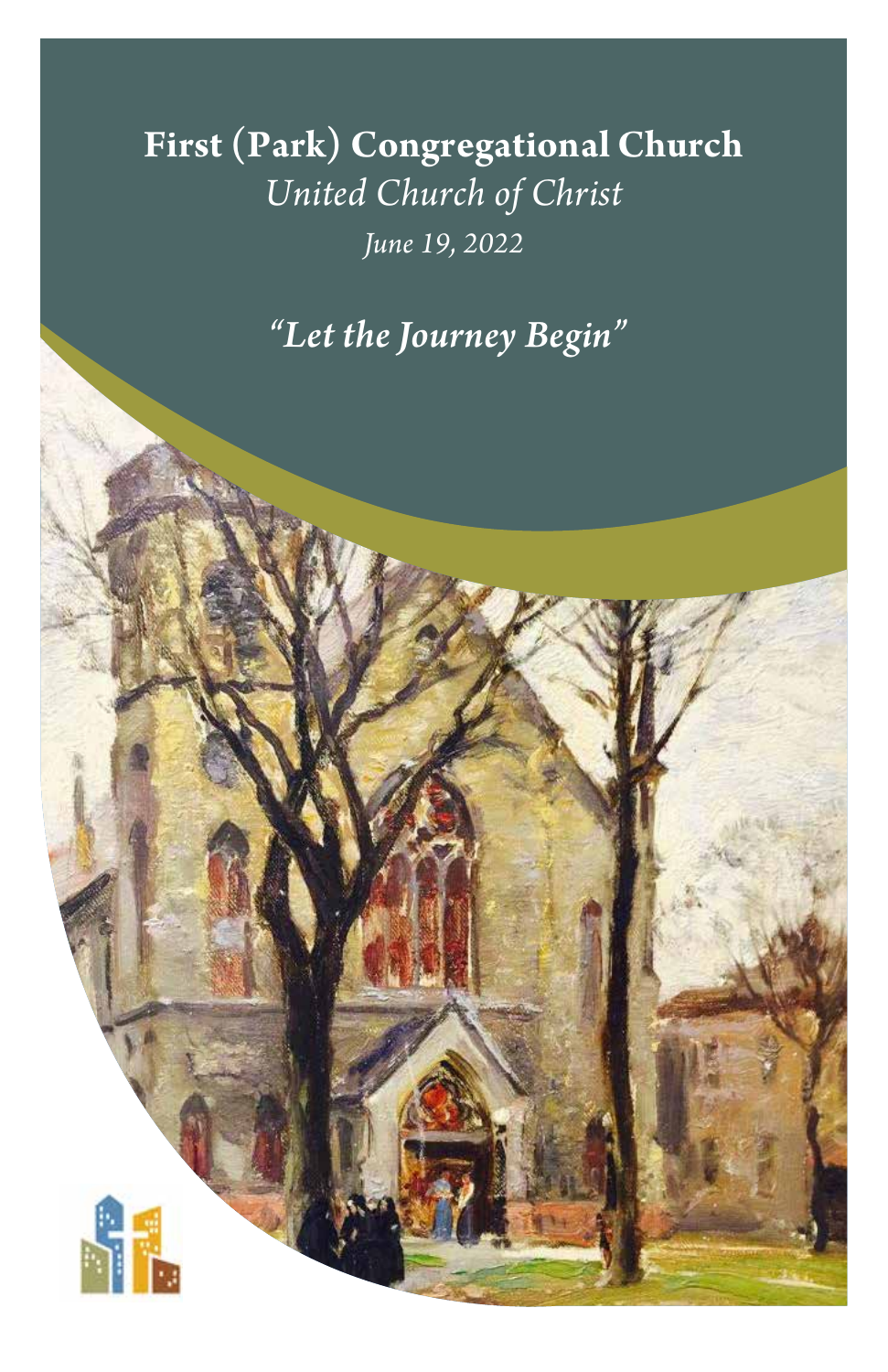#### Order of Worship for June 19, 2022

*Gathering and Centering - 10:15am Announcements - 10:25am Sanctuary Worship - 10:30am*

Gathering Music **Patrick Coyle, piano** 

Welcome and Announcements Rev. Dr. Patrick Coyle

Prelude Phyllis Ann Miner, organ *This Is Our Creator's World* Arr. Anna Laura Page

Call to Worship **Reading Responsively** 

- One: Though these times in which we live are difficult times with war, shootings in our schools and in our streets, Covid and much fear. Lord, God, we come into this sanctuary to worship and to be refreshed in your grace.
- **All: Though these times in which we live are difficult times, we still hunger for peace; a sincere acceptance of our differences, safety, healing, and the awareness of your quieting Spirit among us.**
- One: It is in these times that we come to worship.

#### **All: It is in these times that we come together and we worship God …in this place. Amen!**

+ Hymn of Praise - No. 821 *My Life Flows On (How Can I Keep from Singing?)*  Tune: HOW CAN I KEEP FROM SINGING See bulletin page 10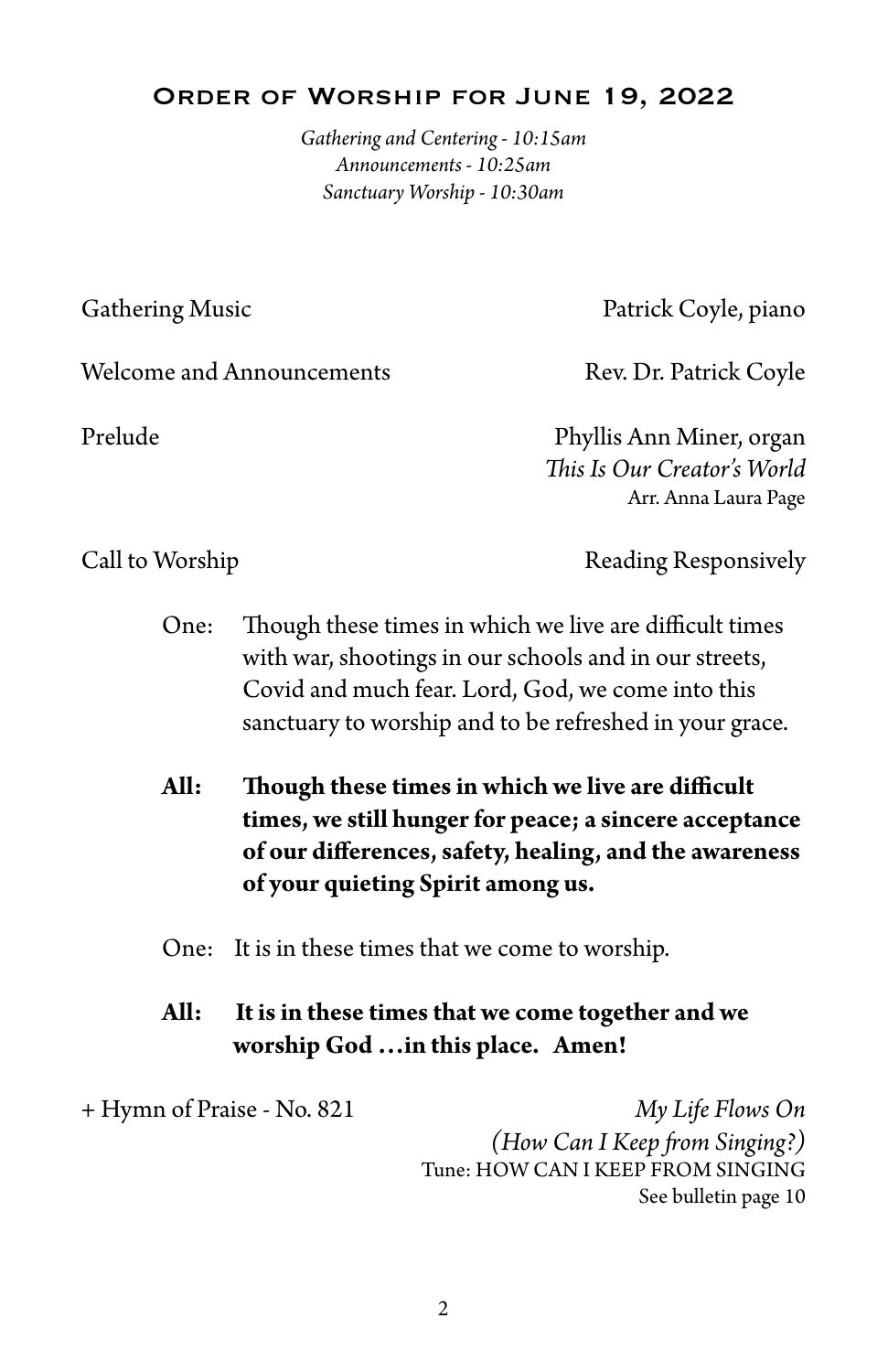**Gracious God; renewing Spirit, it is in relationship with you that we find the quieting and transforming power of love and true acceptance. We come to you as seekers, for we live in difficult times. We can be worn-down as life events flood our minds and our senses; shaking our confidence and fogging our vision. But in you, O Gracious God, we are renewed and strengthened. In our awareness of your presence we are emboldened to goodness, renewed in faith and empowered. Open our eyes to your presence; let our mouths speak forth your praise and our actions reflect your grace and love. Lord, God, we are yours. Amen**

#### + The Chimes

*The Chimes give us an opportunity to center ourselves as we stand in silence and prepare our eyes, ears, hearts and minds to receive the message God has for us.*

Solo Bruce Robey, tenor *Just a Closer Walk with Thee* Arr. Richard Walters

*(For text, see hymn 835*.)

Prayers of the People / Our Savior's Prayer Rev. Dr. Roger LaWarre

concluding, the congregation prays in unison:

**...Our Father/Mother/God, who art in heaven, hallowed be thy name. Thy kingdom come; thy will be done; on earth as it is in heaven. Give us this day our daily bread, and forgive us our debts as we forgive our debtors. And lead us not into temptation, but deliver us from evil. For thine is the kingdom, and the power, and the glory forever. Amen.**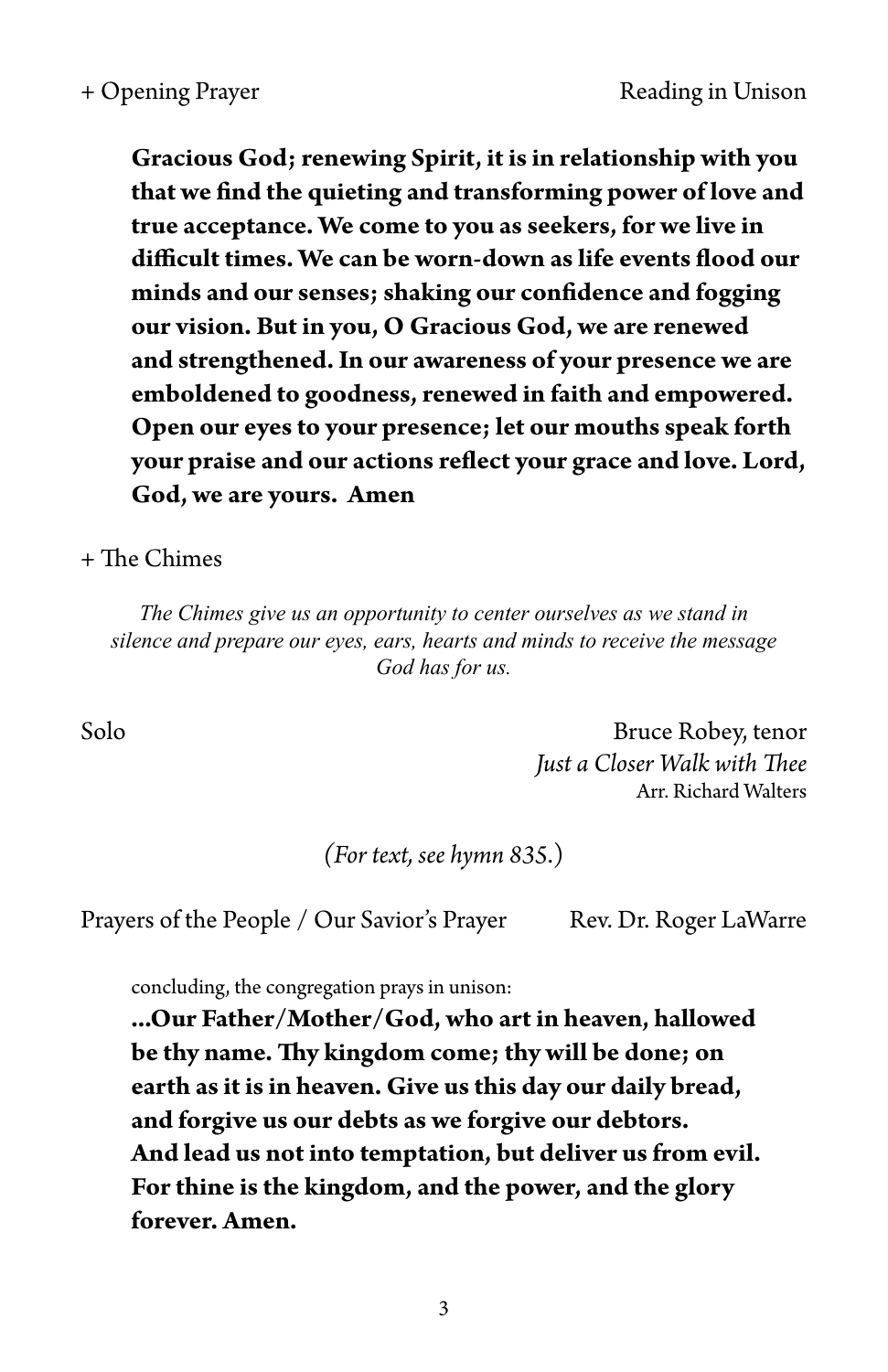Choral Response The Summer Singers *God is My Strong Salvation* Tune: WEDLOCK

> *God is my strong salvation; what foe have I to fear? In peril and temptation my light, my help, is near. God's might thy heart shall strengthen; God's love thy joy increase; Mercy thy days shall lengthen; the Lord will give thee peace.*

Scripture Lesson Luke 8:32-39 II Timothy 3:14-17 Pam Liggett, liturgist

One: The Word of God for the People of God... **All: Thanks be to God.**

+ Congregational Response *Gloria Patri*

*Glory be to the Father (Creator), and to the Son (Christ) and to the Holy Ghost; as it was in the beginning, is now and ever shall be. World without end. Amen, amen.*

The Sermon Rev. Dr. Roger LaWarre

#### *"Let the Journey Begin"*

Invitation to the Offering Rev. Dr. Patrick Coyle

Offertory Music The Summer Singers *Be Thou My Vision* Arr. Patrick Coyle

*(For text, see hymn 450*.)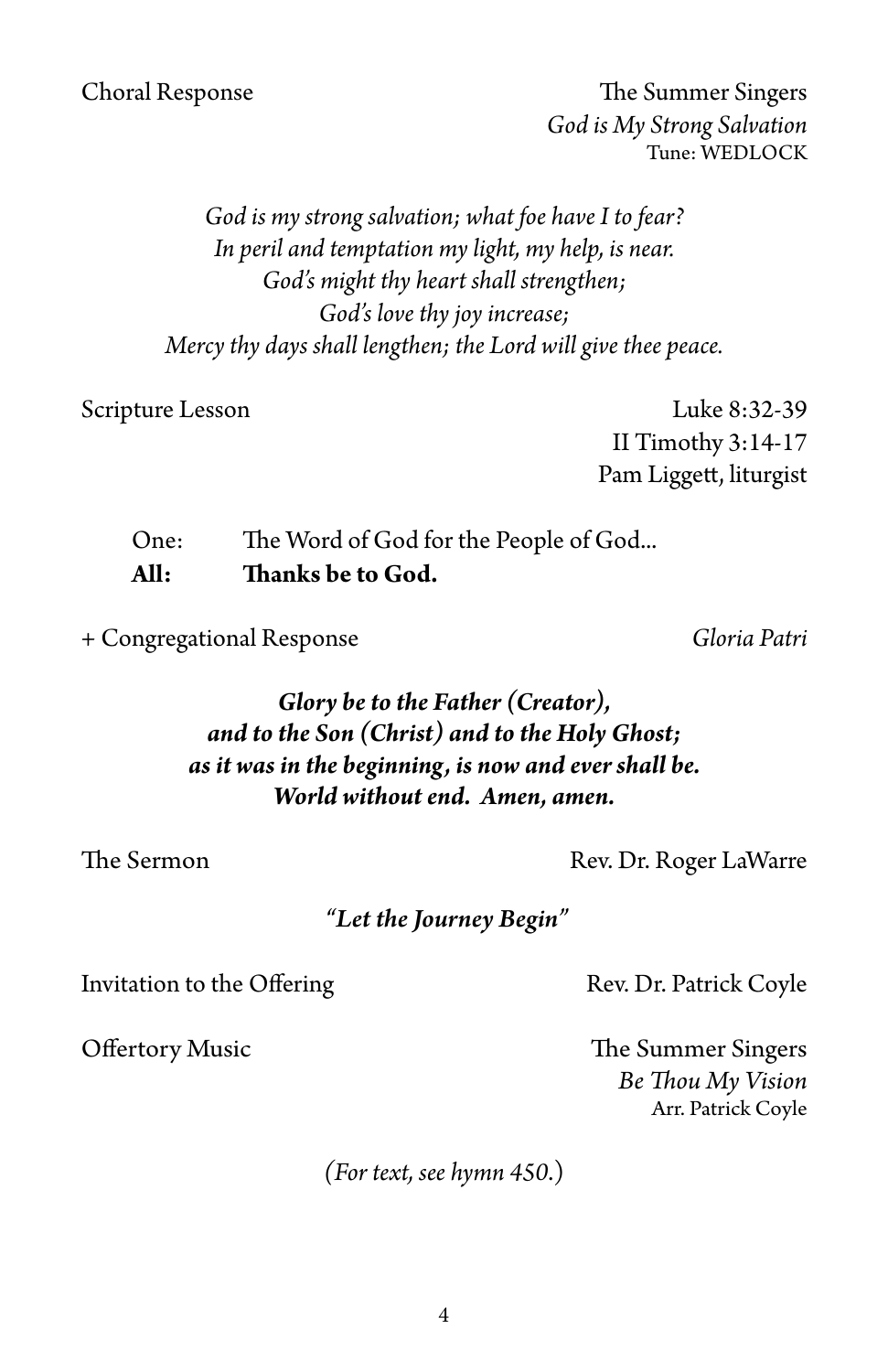+ Doxology - No. 606 *Praise God, From Whom All Blessings Flow* Tune: OLD HUNDREDTH

> *Praise God from whom all blessings flow; Praise him (God) all creatures here below; Praise him (God) above ye heavenly hosts; Praise Father, Son, and Holy Ghost. (Creator, Christ, and Holy Ghost). Amen.*

+ Prayer of Dedication Reading in Unison

Rev. Dr. Patrick Coyle

# **Divine God: We promise to use these gifts for good. We promise to use these gifts in furthering God's vision of equality, mercy and peace. We commit to using these gifts in love and kindness for others. Amen.**

| Called As Partners in Christ's Service |
|----------------------------------------|
| Tune: BEECHER                          |
| See bulletin page 11                   |
|                                        |

**+** Our Common Commission Rev. Dr. Patrick Coyle

**Let us now go forth into the world in peace; being of good courage; holding fast to that which is good; rendering to no one evil for evil; strengthening the faint hearted; supporting the weak; helping the afflicted; honoring all people; loving and serving the Lord and rejoicing in the power of the Holy Spirit.** 

*The service of worship concludes with Our Common Commission. If you are leaving the Sanctuary during the Postlude, please be respectful of the musician and those who are listening.*

Recessional **Phyllis Ann Miner, organ** *The Golden Trumpet* Lani Smith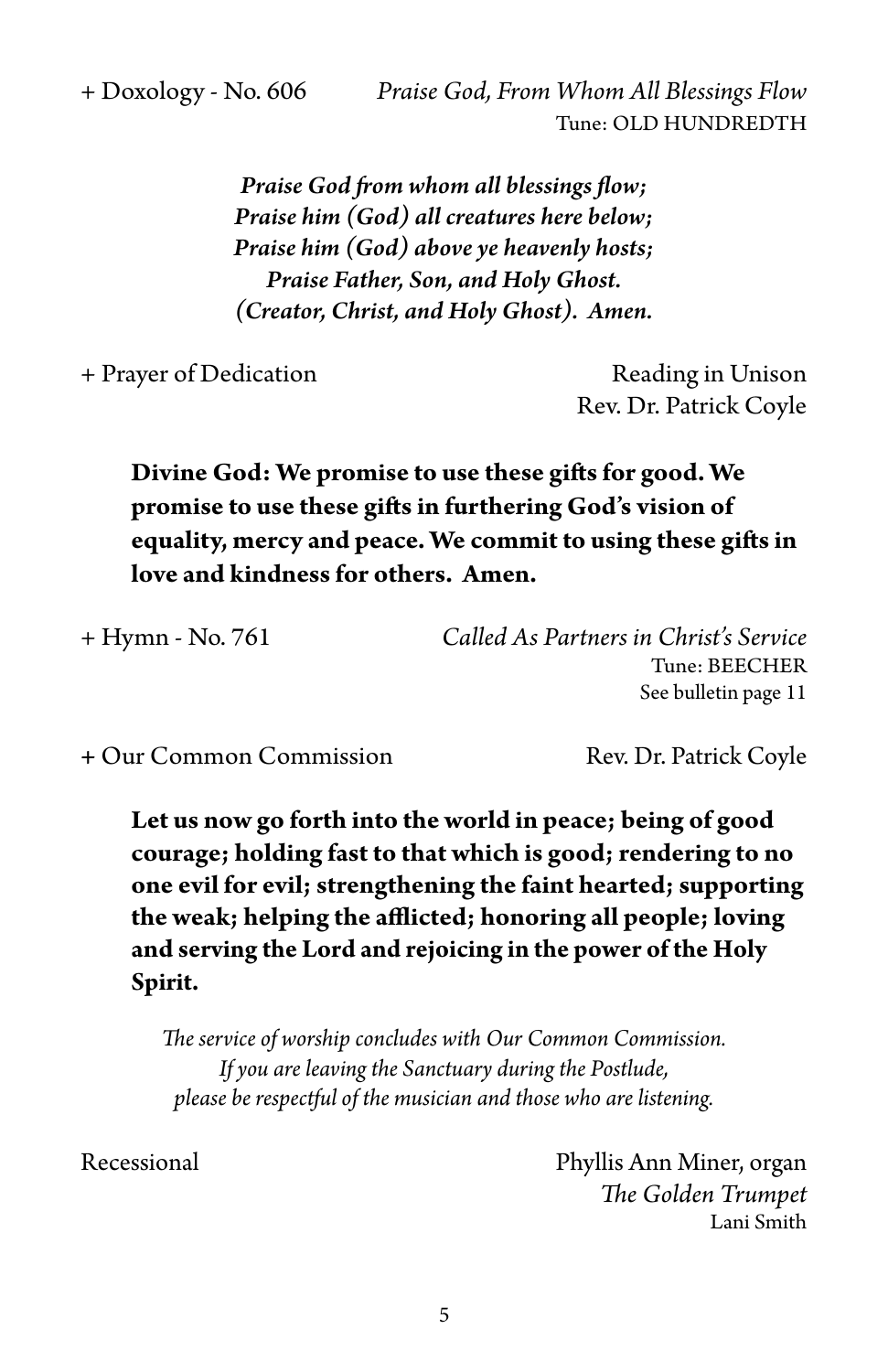# *Thank you for joining us this morning!*

**We'd like to know that you were here,** answer any questions you have, and support you in prayer. Please fill out the card in your bulletin and place it in the plate during the offering.

**Please join us for a "***Walk in the Park***" ing lot this morning** after worship. Did you know that one of the first "fast food" restaurants in Grand Rapids used to be located right where some of you park every week? Look at some of the historic pictures on display in Allinder Commons and then take a tour with Mary Forslund to see our beautiful grounds and learn more about how they came to be.

**Our virtual services** are all available to watch on our website: www.parkchurchgr.org.

Looking ahead: **Sundae Sunday is June 26 after worship**. Ofield Ten is inviting everyone to Merriam Hall after worship on June 26 for ice cream treats. This will be a great opportunity to welcome Darryl and Tammie on their first Sunday with us while enjoying ice cream, coffee, and fellowship together. Don't miss it!

## *The Sanctuary Flowers*

**The flowers on the Altar** are given by the Park Church Women.

#### **The flowers on the Children's Altar are**

in honor of the 7th birthday of our granddaughter, Lillian Gess. Given by Gene and Carol Gess.

*If you would like to mark an occasion by dedicating Altar flowers, please contact Marcia Streeter (*mabiti1@gmail.com*).*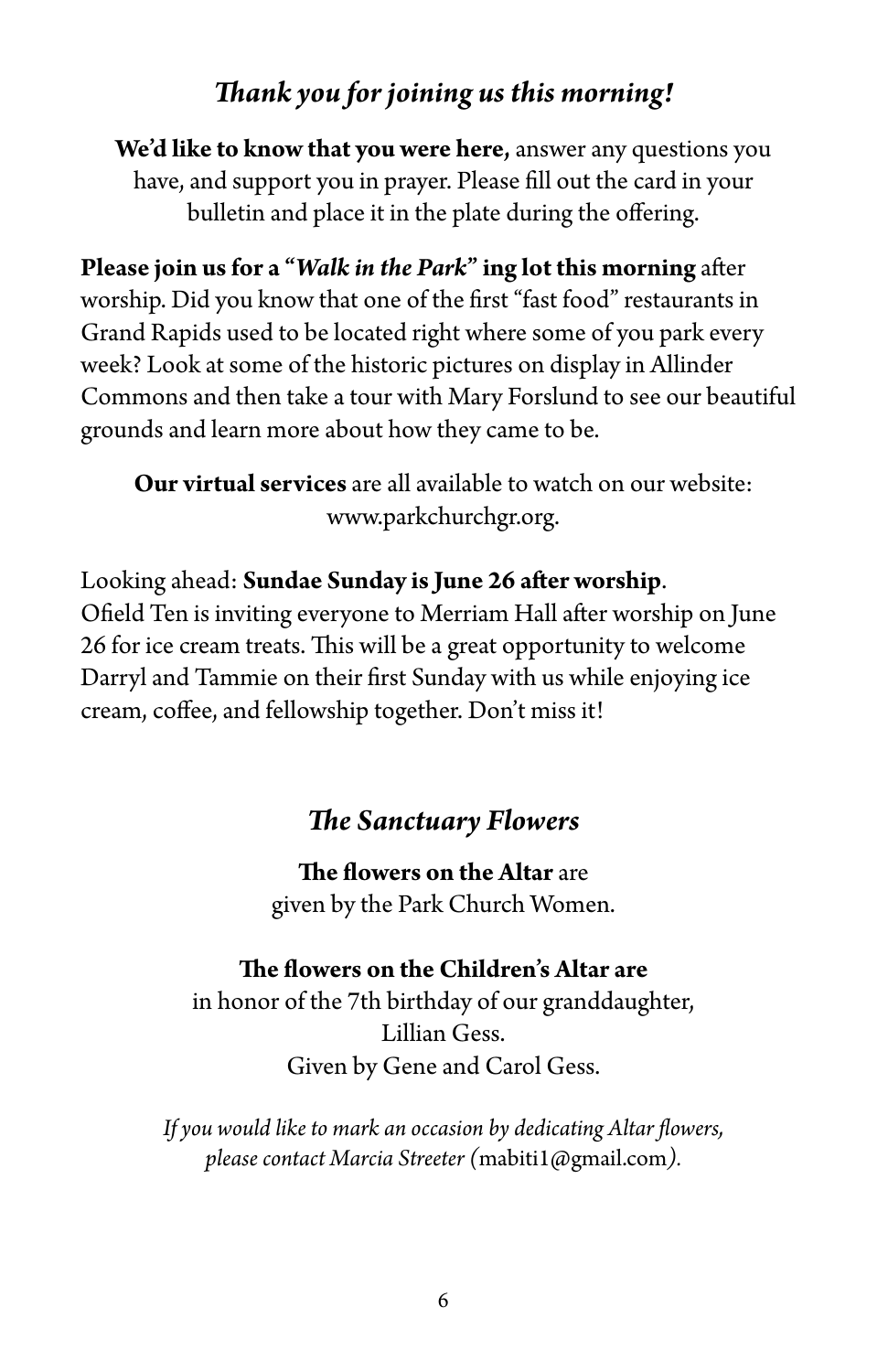# *Joys and Concerns*

**Please keep Richard Rowe in your prayers.** He was recently admitted to Blodgett Hospital and will be there for several days. Cards may be sent to 1828 Woodward SE, GR, 49506.

**Please keep Emma Youngquist in your prayers.** Emma is Chris Krive's daughter and she was recently diagnosed with thyroid cancer. The family is hopeful and reports that surgery will be scheduled soon. You can send encouragement to 2986 N. German Church Rd., Oregon, IL 61061.

**Please keep Tom and Mary Hollen and their family in your prayers.**  Their 16-year old granddaughter, Sydney Mott, has recently been diagnosed with Hodgkin's lymphoma. Pray for strength and wisdom as Sydney's family and her doctors develop a treatment plan.

**Keep Dave and Gloria Haebich in your prayers.** Dave continues his recovery from a recent fall. You can send greetings to Dave and Gloria at 1919 Boston St SE Apt. C007, Grand Rapids, MI 49506.

**Keep Evelyn Huyser in your prayers as she undergoes cancer treatments.** Cards of support can be sent to 1510 Lancashire Dr. Grand Rapids 49508.

**Please remember those serving in the military** including: Joe Birkhold, Jesse Campbell, Kit Grant, Andy MacGregor, Stefan Pawelka, and Matthew Quick.

### **Thank You:**

My heartfelt thanks go out to everyone who helped with the funeral and reception for Eric. I appreciate all the help and personal attention all of you at the church have extended to me and my family. And thank you for the notes and expressions of care so many of you have sent. Our time away because of Covid and Eric's condition hasn't seemed to matter to you at all. Thank you—Jan Thorsen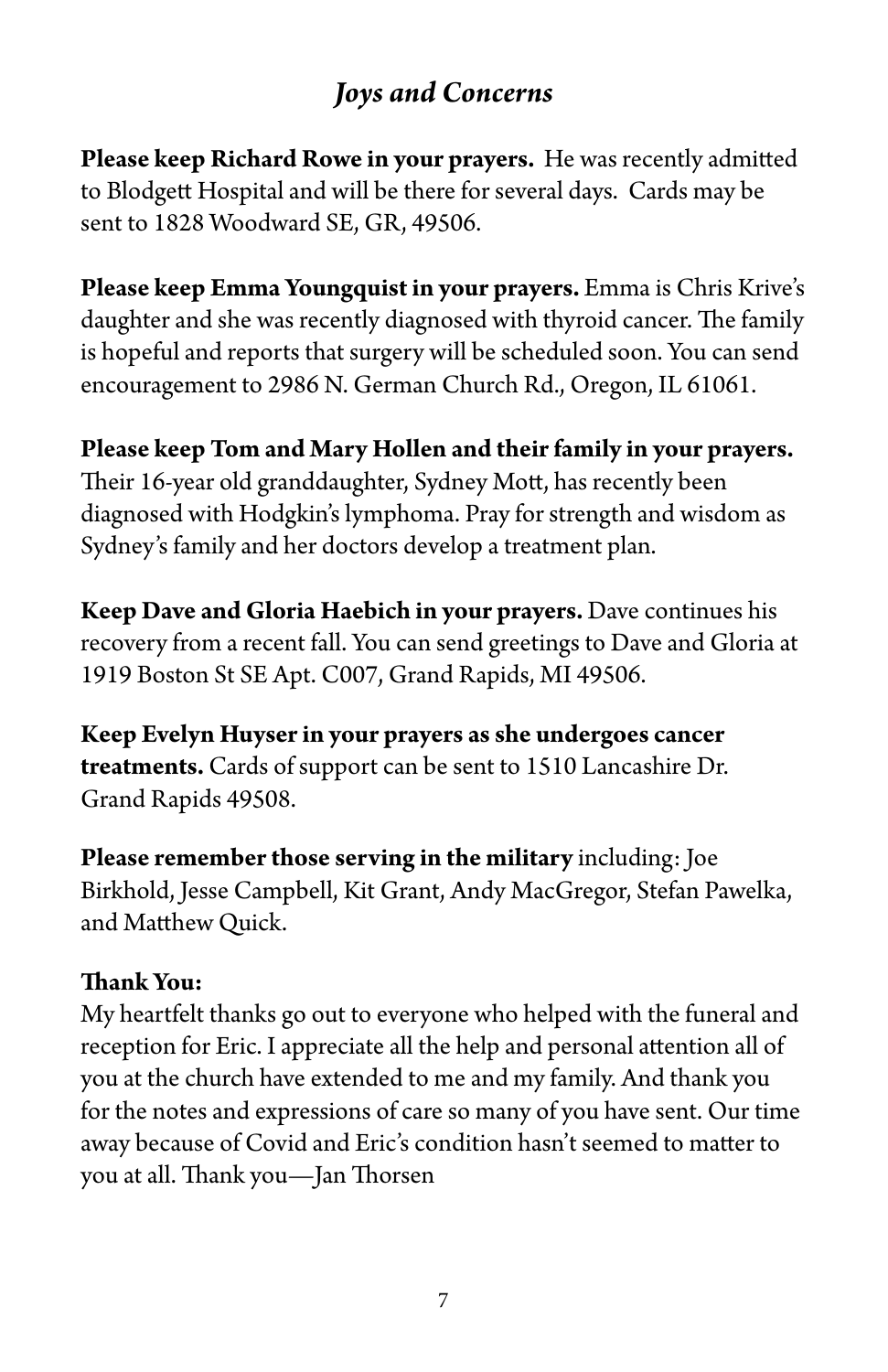## **Summer Book Club Meeting June 21 at 7:00pm at the DeBoer home (2222 Onekama Dr. SE)**

**Low-Key, Low-Commitment Summer Book Club:** Come Join Us! Thought-provoking books, fun and friendly people - what's not to love? Gina VanderHeiden and Megan Cottrell of the Board of Deacon's IDEA committee are hosting a summer book club to get folks talking and connecting around interesting and meaningful topics. We'll read three different books, one for each summer month, and have a get-together to discuss each one. Read them all or just pick just one we'd love to have you when it works for you!

June's Book: **The Lonely Century** by Noreena Hertz. Books are available from the library, bookstore, online, or in the church office. Questions? Contact Megan at megan.m.cottrell@gmail.com

Upcoming meetings: July 19 to discuss **Fortune** by Lisa Sharon Harper and August 30 to discuss the **Opposite of Hate** by Sally Kohn.

Please let the office know if you are planning to attend. 616-459-3203.

## **LGBTQ+ and Supporters: A Day in Saugatuck July 3 after worship**

LGBTQ+ and supporters are invited to A Day in Saugatuck on July 3. We will meet at Saugatuck Center for the Arts to see the musical "Legally Blonde" at 2:00 PM, followed by a cookout at Patrick Coyle and Greg Frey's home (988 Singapore Drive, Saugatuck).

Tickets for the show are available on a sliding scale (pay what you can), with a maximum of \$45, and no cost for the cookout. Checks payable to Park Church. Reserve your ticket by emailing Patrick (PCoyle@Park-ChurchGR.org).

> Tickets are limited so send in your RSVP now! We hope to see you there!!!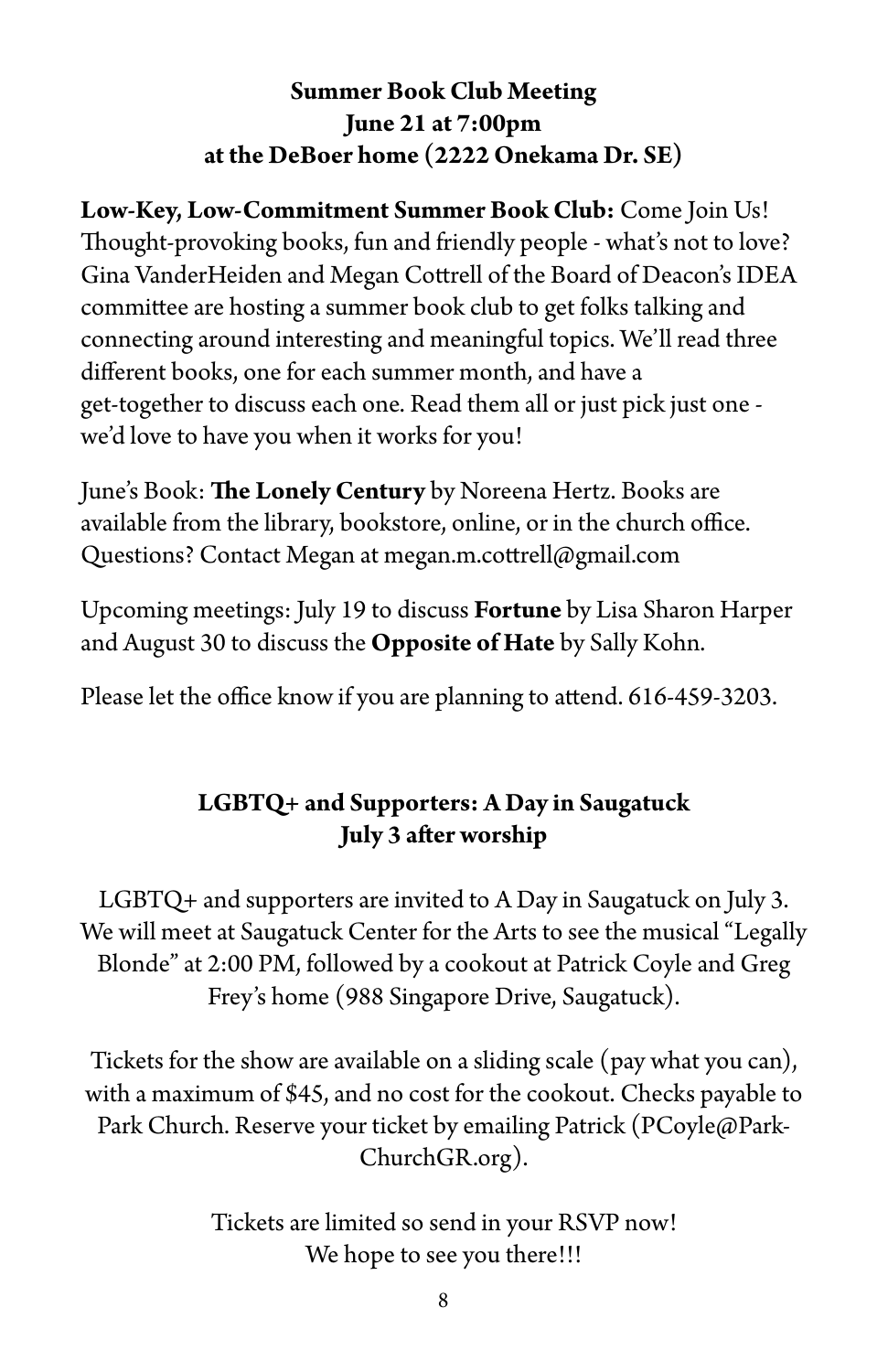## *Park Church Calendar*

**Mon. Jun 20 -** The office is closed in recognition of Juneteenth

**Tues. June 21 at 7:00 -** Summer Book Club Meeting (offsite)

**Wed. June 22 at 4:30 -** Mobile Food Pantry

**Thurs. June 23 at 6:00pm -** free chair yoga in Spindler Dining Room

## **Sun. June 26 - Sanctuary Worship Welcome to Rev. Darryl Kistler, Senior Minister** It's Sundae Sunday! Ofield Ten invites everyone to Merriam Hall after worship for ice creams treats and fellowship.

**Thurs. June 30 at 6:00pm -** free chair yoga in Spindler Dining Room

#### **Sun. July 3 - Sanctuary Worship**

## **Rev. Darryl Kistler, Senior Minister**

LGBTQ and friends social event in Saugatuck. Details to come.

**Tues. July 5 at 6:30pm -** Board of Deacons meeting

**Thurs. July 7 at 6:00pm -** free chair yoga in Spindler Dining Room

### **Sun. July 10 - Sanctuary Worship - Communion Sunday Rev. Darryl Kistler, Senior Minister**

**Tues. July 12 at 6:30pm -** Board of Trustees meeting

# *Serving With You Today*

Ushers: Doris Robey, Bob Smith, Bob Nichols, Paul Davison Greeters: Steve and Kelly Jasperse Sound: Sam Johnson Video: Bruce Robey Flower Care: Kathy Miller Grounds Crew: Kelly Jasperse Summer Childcare: Caitlin Watson, Gloria Eckert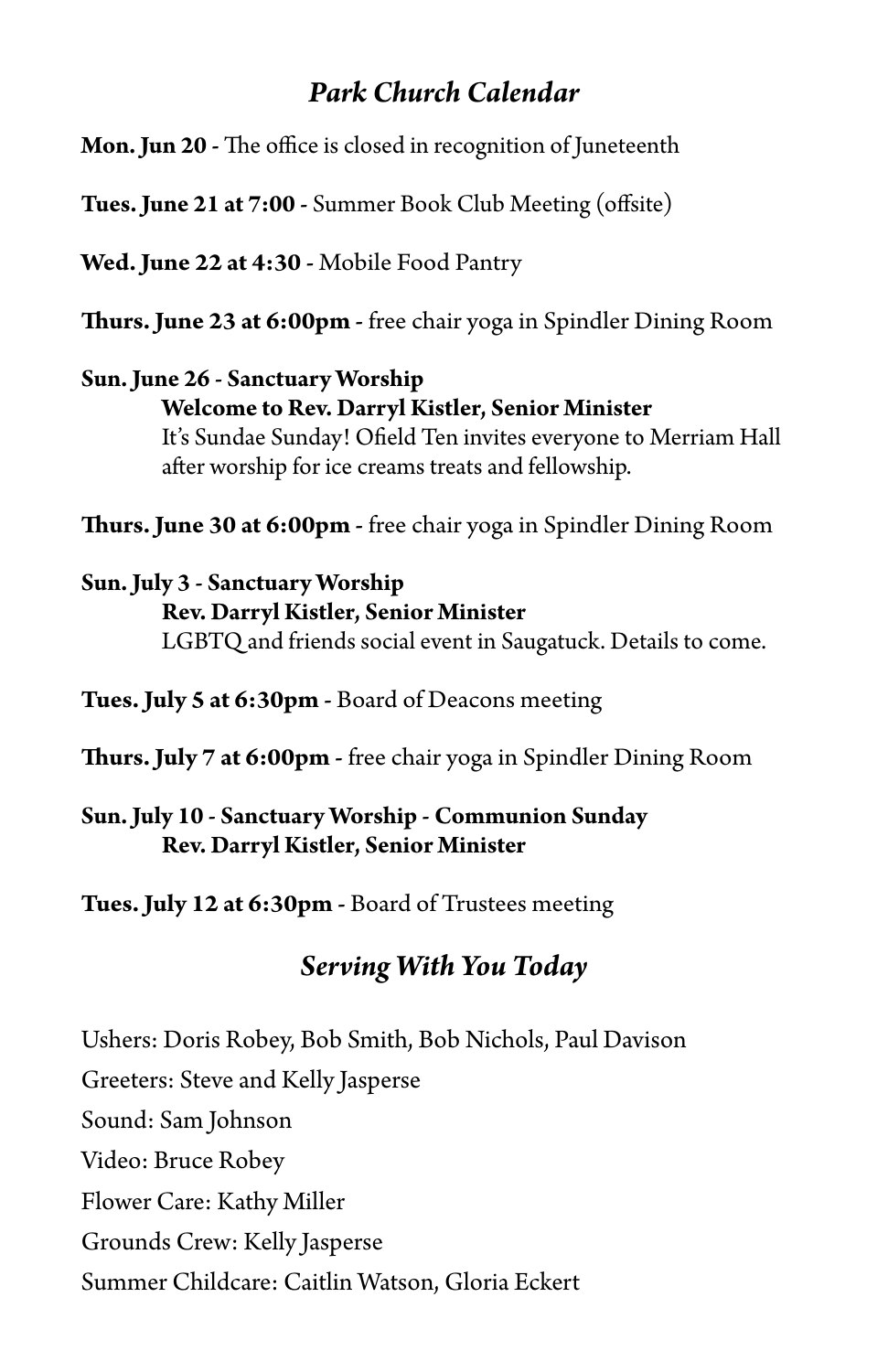

 $\mathcal{L} = \{ \mathcal{L} = \{ \mathcal{L} = \{ \mathcal{L} = \{ \mathcal{L} = \{ \mathcal{L} = \{ \mathcal{L} = \{ \mathcal{L} = \{ \mathcal{L} = \{ \mathcal{L} = \{ \mathcal{L} = \{ \mathcal{L} = \{ \mathcal{L} = \{ \mathcal{L} = \{ \mathcal{L} = \{ \mathcal{L} = \{ \mathcal{L} = \{ \mathcal{L} = \{ \mathcal{L} = \{ \mathcal{L} = \{ \mathcal{L} = \{ \mathcal{L} = \{ \mathcal{L} = \{ \mathcal{L} = \{ \mathcal{$ In the *New York Observer* of August 7, 1868, this text was titled "Always Rejoicing," and was attributed to "Pauline T." This may well be where the Baptist pastor and musician to whom it is usually credited encountered the words that he later published with his tune.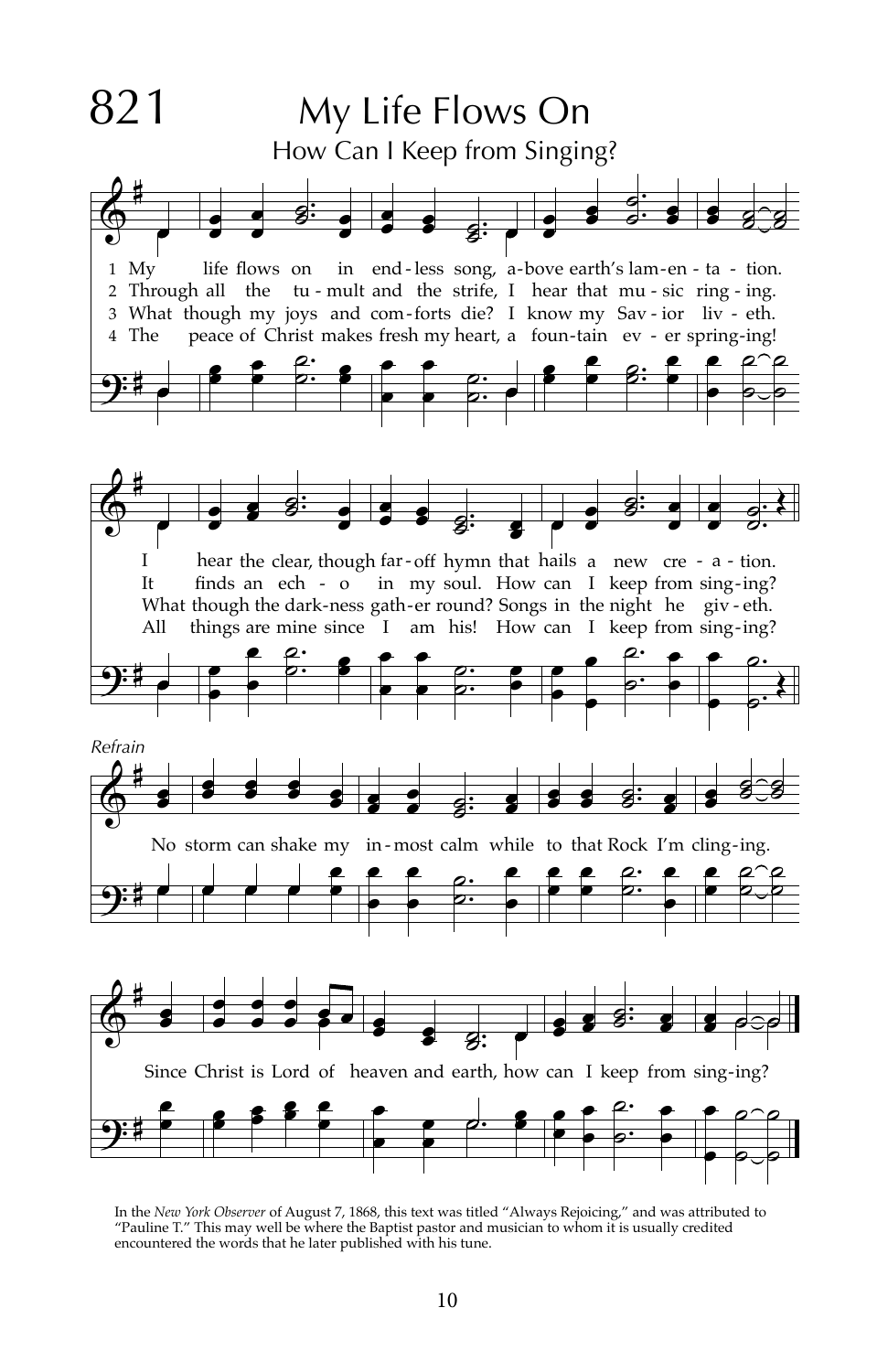

This hymn is a celebration of mutuality and diversity as well as a challenge to the Christian community to live out a ministry of reconciliation and inclusion. This 20th-century text is set to a 19th-century tune named for the noted pastor and preacher Henry Ward Beecher.